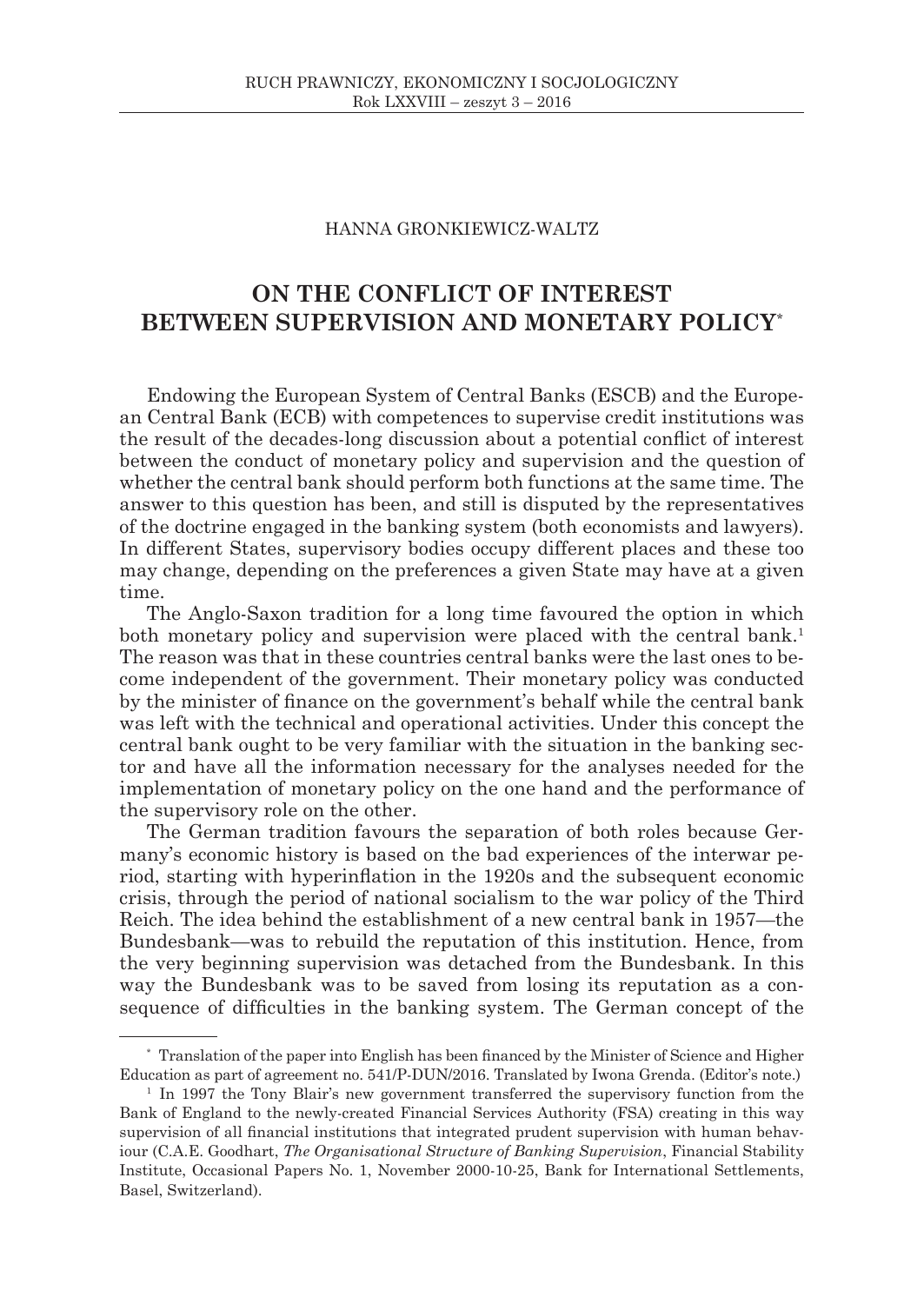Bundesbank was that it had only one role, which was the determination and implementation of monetary policy and ought to remain credible in this role. Otherwise, it was believed, the additional supervisory function would limit its independence.<sup>2</sup> Apparently, the German model was later used as a model for the European System of Central Banks and the supervision remained in the hands of the Member States.

The Bank of France model was a mixed one, in which the Banking Commission was an organ consisting of the representatives of the central bank as well as the government.<sup>3</sup>

It is true that supervision and monetary policy are in many respects two entirely different functions. The differences are, firstly, in the character and the frequency of the decisions that must be made; secondly, in the type of information needed for the decisions to be made and how they should be implemented; and thirdly, in the qualifications of the personnel of their respective organs. While it may be enough to meet only twice a month to decide about monetary policy, it is supervision, particularly when tensions occur, which requires decisions to be made much more frequently. Discussions concerning monetary policy, even if relatively infrequent are always preceded by considerable amounts of analytical material sent out beforehand for prior consideration. However, when it comes to supervision, many situations cannot be foreseen or planned for in advance. Meetings are called *ad hoc* and decisions must be made quickly. Specific knowledge is also required. Distinguishing between a loss of liquidity and insolvency is not at all easy, and the former does not necessarily result in the latter.

Both functions entail different fiscal consequences, and the consequences of monetary policy decisions extend to the whole economy. For example, an increase in interest rates generates much greater financial consequences for the State budget than the restructuring of a single bank. From the point of view of legal procedures, most supervisory decisions are subject to review by relevant courts but the decisions of monetary policy makers are exempt from such control.<sup>4</sup>

Neither are the objectives of the two functions the same. The goal of monetary policy is price stability while banking supervision is focused on the stability of the banking system. In some areas these two objectives overlap to a certain degree; for instance a restrictive monetary policy brings about a low level of loans and credits granted by banks, which in turn has an adverse effect on banks' profits. This, in turn, leads to an overall worsening of the whole economic situation since lower taxes paid to the State mean a deterioration of the State's budget as a result of a fall in tax revenues. On the other hand, too lenient supervisory regulation may be partially responsible for a situation in which interest rates will have to be increased. In other words, supervision may influence a monetary decision.

<sup>2</sup> C.A.E. Goodhart points to the fact that central banks, even if formally and institutionally deprived of the supervisory role, do in practice have much influence on the performance of the supervision (idem, *The Organisational Structure*, 5).

<sup>3</sup> H. Gronkiewicz-Waltz, *Bank centralny – od gospodarki planowanej do rynkowej. Zagadnienia administracyjnoprawne*, Warsaw, 1994, 140.

<sup>4</sup> *Instytucjonalny rozdział agencji nadzorczych i agencji kierujących polityką pieniężną*, Narodowy Bank Polski, Generalny Inspektorat Nadzoru Bankowego, Warsaw, 1994, 4.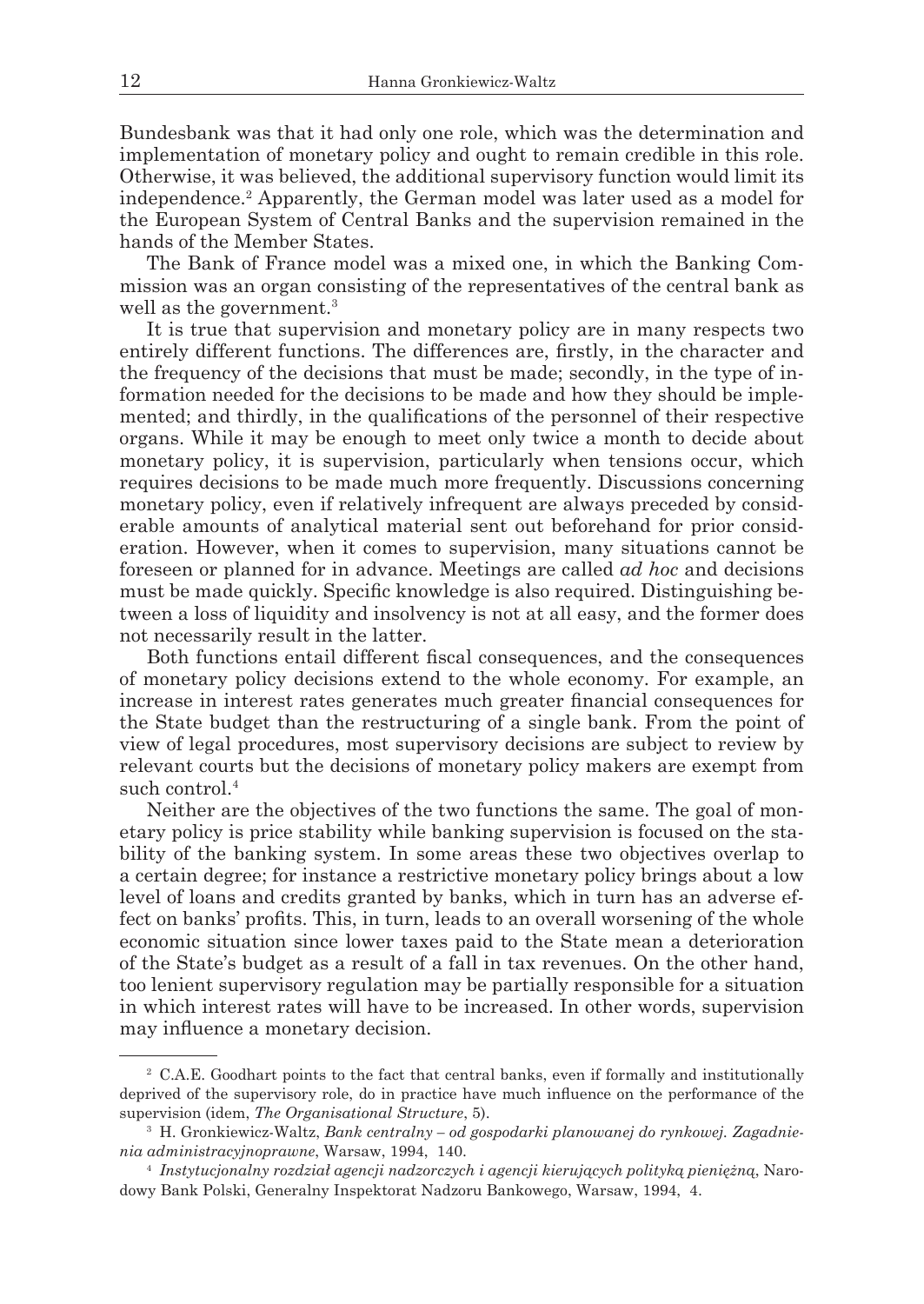One source of conflict may also be the fact that the central bank performs two functions at the same time: it is the lender of last resort, making advances to commercial banks to ensure their liquidity, and it may also, in view of poor results generated by the banking sector, decide not to increase interest rates even if such a move would be very welcome in a very high inflation environment. Moreover, while monetary policy is pro-cyclical, supervisory prudential regulations are anti-cyclical. This may lead to a situation in which pressure may be exercised on the supervisory organs, to ease strict regulations at a time of lower prosperity. It seems, however, that the central bank is more resistant to political pressures than a supervisory body which is usually, in one way or another, related to the government (at least because of the system of electing and appointing the heads of the supervisory body). At the same time a contrary situation cannot be entirely excluded, where the supervisor recommends the liquidation of an insolvent bank but the central bank, wishing to avoid a domino effect, wants to save it.

A frequent reason for separating the supervisory role from monetary policy is the desire to protect the reputation of the central bank which would otherwise be jeopardised if a bank it supervised were to be declared insolvent. Such a situation would then be proof of this central bank's inefficiency or incompetence.<sup>5</sup> What is more, prior to EU membership, the political authorities of a candidate state had to accept the independence of its central bank, so they were not too willing to leave the supervisory responsibility with this bank as well, weakening in this way their influence on banking supervision.

Another argument for not giving the supervisory function to the central bank is that this means that supervision of all financial markets, not only the banking market, is accumulated in one single institution. However, a question that arises here is whether the central bank is really interested in such a wide scope of supervision (including, for instance, pension funds). Another vital argument that favours leaving the supervisory responsibility with the central bank is the integrity and credibility of the payment system. In most countries, the supervision of the payment system is done by the central bank which at the same time takes over the credit and payment risks. The central bank may then react faster than other organs—hence a reference to it as the lender of last resort.<sup>6</sup> Regular access to information on the situation in the banking sector and individual banks is advantageous as it facilitates the conduct of monetary policy and helps the bank to undertake supervision, especially at a time of financial crisis.

Problems in the banking system are first felt in the payment system. When managing foreign currency reserves and clearing accounts, the central bank automatically monitors the liquidity of each bank in real time.<sup>7</sup> Yet, it will never rid itself of the responsibility for financial stability and financial regulation. After all the condition of the financial system depends on macro-economic results.<sup>8</sup> Further, to perform its new duties properly, the central bank has to have access

<sup>5</sup> C.A.E. Goodhart, *The Organisational Structure*, 21.

<sup>6</sup> Ch. Goodhart, D. Schoemacher, *Instytucjonalny rozdział agencji nadzorczych i agencji realizujących politykę pieniężną*, NBP, GINB, Warsaw, 1994, 23.

<sup>7</sup> R. Pauli, Payments remain fundamental for banks and central banks, *Bank of Finland Discussion Papers* 2000, no. 6, 19.

<sup>8</sup> Ch. Goodhart, *The Organisational Structure*, 2.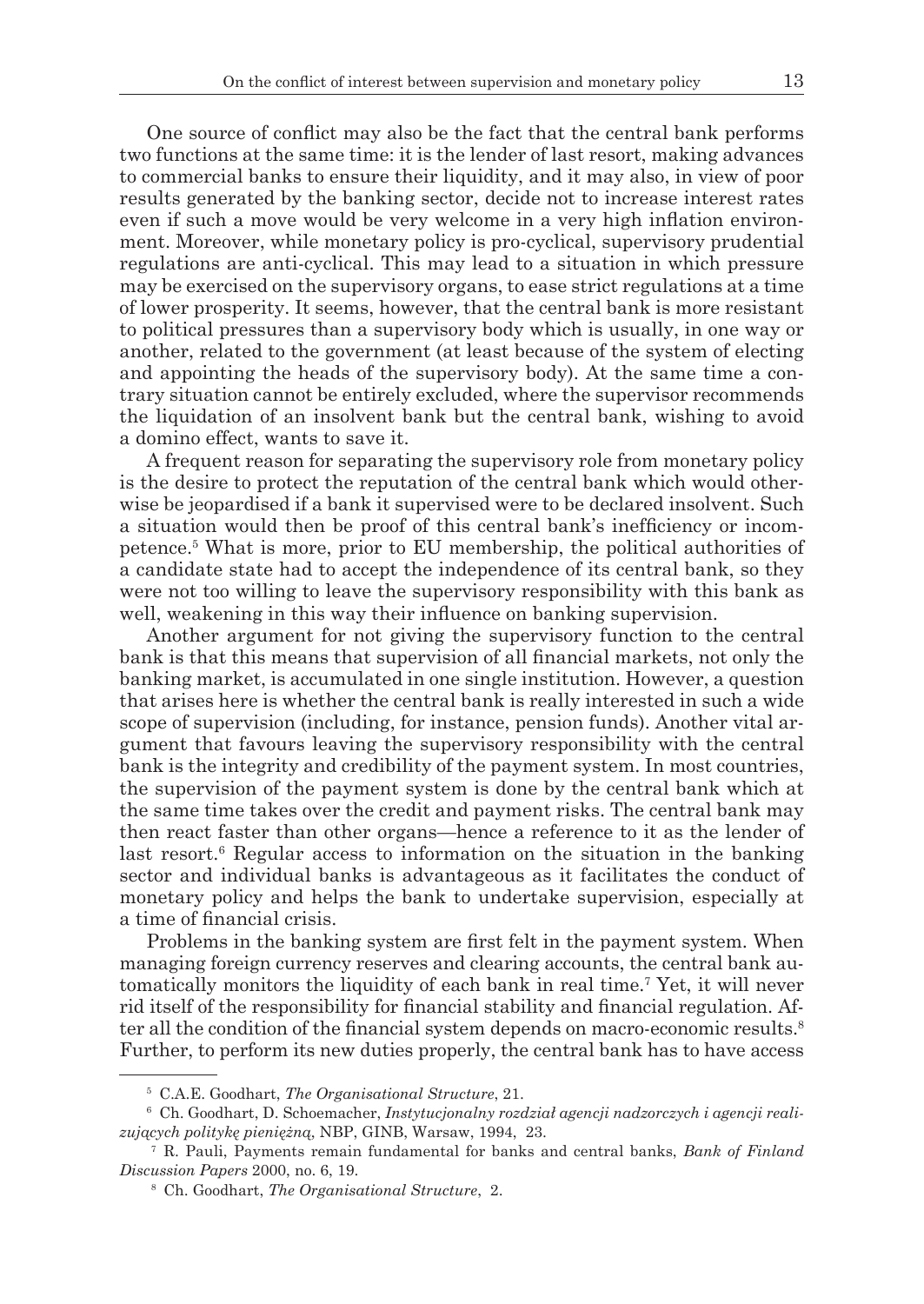to information at the micro-level<sup>9</sup> as well. Some authors claim that the central bank must be ready to act in the event of a crisis and therefore, apart from regular information about banks, it must have knowledge about how, and by whom, individual banks are managed.<sup>10</sup>

According to Alan Greenspan, nothing can replace the relationships between the supervision, regulation, market behaviours, prudential standards and macro-stability, which are all essential for conducting monetary policy. This is why the stability of the authority and competences (not constant changes) is of such importance.<sup>11</sup>

There are practically no arguments that would speak for any of the models presented above. This is because when the role, or functions, of the European Central Bank were being determined, Member States proposed models which derived from their traditions. Before the adoption of the Maastricht Treaty, a committee composed of presidents of (European) central banks (the predecessor of the ECI—the European Currency Institute) voted for placing supervision within the structures of the European System of Central Banks (ESCB). This proposal was supported by the European Commission. The Governing Council emphasised the importance and need for information about the economic condition of banks, especially since in the long-term the price stability as the main objective of the ESCB was complementary to the other objective which was the stability of the financial system. However, despite the Council's support for the proposal, some Member States opposed, stating various reasons for their disagreement, which included a reluctance to transfer supervisory authorities to the ESCB which was an institution already perceived as a body with significant independence, and an unwillingness of Member States' governments to cede yet more competences to a supranational authority. Both Germany and France were, too against supervision being placed at the European level. Germany also feared a conflict of interest between monetary policy and supervision. Thus, subsequent drafts of statutes of the European Central Bank and the European System of Central Banks contained fewer and fewer articles, and the competences of the ESBS became even more generalised.<sup>12</sup>

Despite all that, Article 105(6) of the Maastricht Treaty (now Article 127(5) TFEU) provided for a legal ground to confer banking supervision powers upon the ECB.13 This provision was formulated as follows: the ESCB shall contribute to the smooth conduct of policies pursued by competent authorities relating to the prudential supervision of credit institutions and the stability of the financial system. Article 28(1) of the ESCB's Statute entitles the ECB to express opinions and provide advice to the Council, the Commission and competent authorities of Member States on the scope enforcement of EU leg-

<sup>9</sup> Ch. Goodhart, *The Organisational Structure*, 33.

<sup>10</sup> R. Ferguson, Alternative approaches to financial supervision and regulation, *Journal of Financial Services Research* 17(1), 2000, 300.

<sup>11</sup> A. Greenspan, *Testimony before the Committee on Banking, Housing & Urban Affairs*, U.S. Senate, March 2, 2005, 301.

 $12$  For instance under the Netherlands' leadership, in 1990 the ECB's supervision of insurance companies was excluded. See R. Smits, The European Central Bank: institutional aspects, *International Banking and Financial Law* 1997, 356.

<sup>&</sup>lt;sup>13</sup> As it transpires from unofficial talks this was forced through by the UK.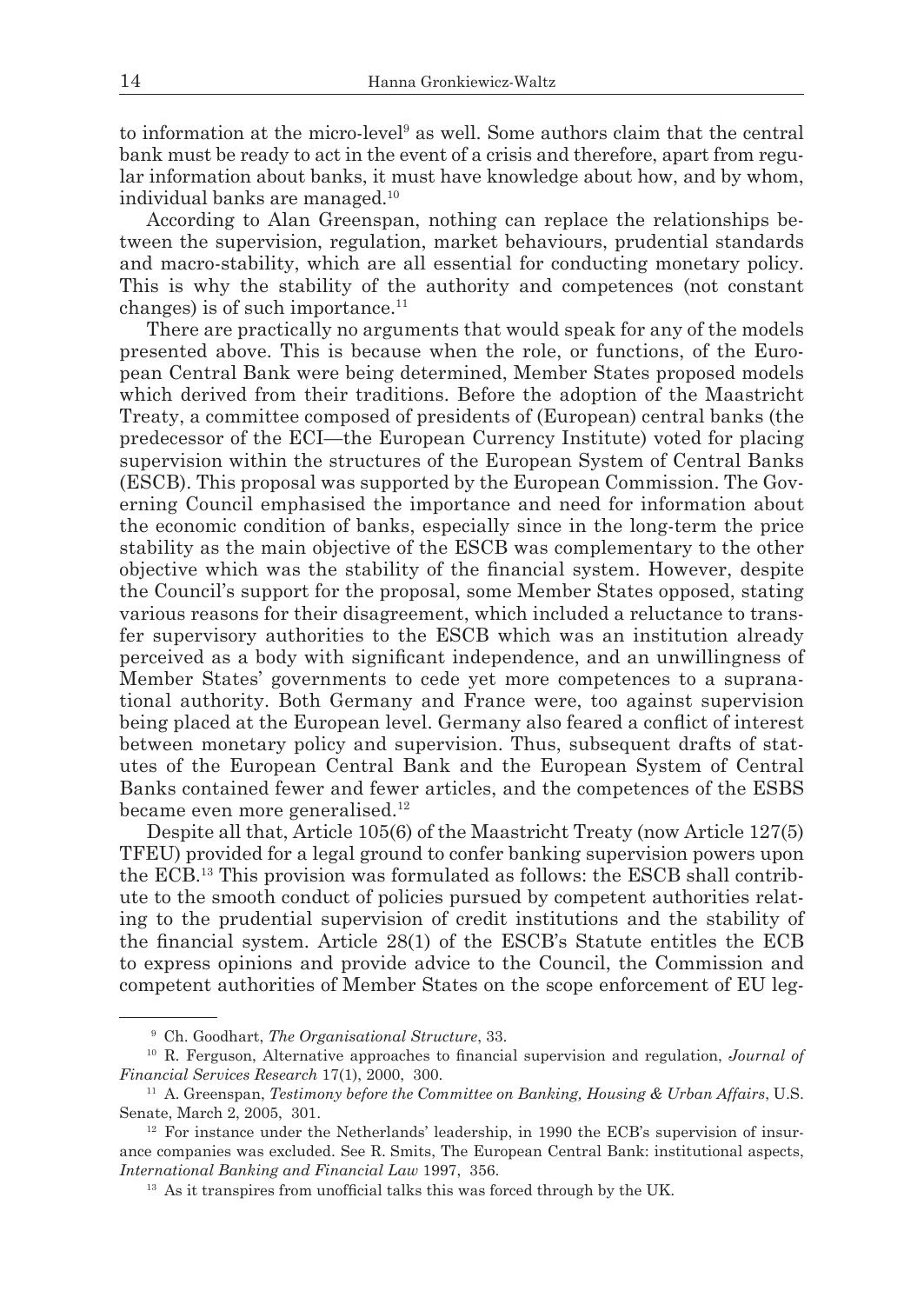islation relating to the prudential supervision of credit institutions and the stability of the financial system. Some authors were of the opinion that these provisions were formulated too generally and that the only thing to be drawn from them was that the ECB was a body to give opinions, make assessments and interpret EU legislative acts on prudential supervision, and was therefore a reviewer and censor of the interpretation of EU provisions applied and enforced.<sup>14</sup>

In the opinion of others, the proposed solution was only provisional and that in the long term supervisory responsibility would be conferred upon the European Central Bank.15 It was argued that if the ECB conducted an effective monetary policy, then the harmonisation of the banking supervision would result in its centralisation. It was believed that such a solution would be a consequence of the unification of the conditions in which credit institutions were to operate. Some representatives of the doctrine even claimed that the credibility of the European Central Bank was contingent upon whether it was to be given competences to supervise credit institutions.<sup>16</sup> As can be seen, the diversity of opinions was quite considerable.

Apart from the substantive legal basis upon which supervision is to be performed, the Treaty envisages an appropriate procedure authorising the Council (following consultations with the European Parliament and the ECB) to issue a regulation by which specific tasks relating to the practices in the area of prudential supervision of credit institutions, except for insurance undertakings, may be entrusted to the European Central Bank.

The European Central Bank has also been equipped with legal tools to ensure the proper implementation of these competences. Pursuant to Article 132(1), first indent of the TFEU, the ECB may issue a regulation pertaining to prudential supervision. It may also take decisions necessary for carrying out the tasks entrusted to the ESCB under the Treaties and the Statute of the ESCB and of the ECB (Article 132(1) second indent). Before the Regulation of 2013 which directly entrusted to the ECB the performance of prudential supervision, pursuant to the then existing provisions of the Treaties and the Statutes of the ESCB and the ECB, the European Central Bank was authorised to issue general as well as individual acts.

Another aspect of the modified approach to supervision exercised by central banks was the fact that the objectives of supervision had been modified as well. Before the last financial and economic crisis voices had been increasingly frequently heard that besides supporting price stability, the main objective of the central bank should indeed have been financial stability. The ECB's opinion on the amendments to the law on the central bank contained explicit recommendations indicating the necessity to confer upon the central bank the new tasks of ensuring due care in order to maintain financial stability.17 In recent years, when the role of macro-prudential regulation has been gain-

<sup>14</sup> Ch. Hadji Emmanuil, The European Central Bank and Banking Supervision, *Essays in International Financial & Economic Law*, no. 3, September 1996, 27.

<sup>15</sup> A. Nowak-Far, *Unia gospodarcza i walutowa w Europie*, Warsaw, 2001, 235.

<sup>16</sup> Ibidem, 236.

<sup>&</sup>lt;sup>17</sup> The ECB's opinion of 2 August 2006 issued at the request of the Marshall of the Sejm of the Republic of Poland on the draft Act amending the Act on the National Bank of Poland (CON/2006/39), point 4, 4.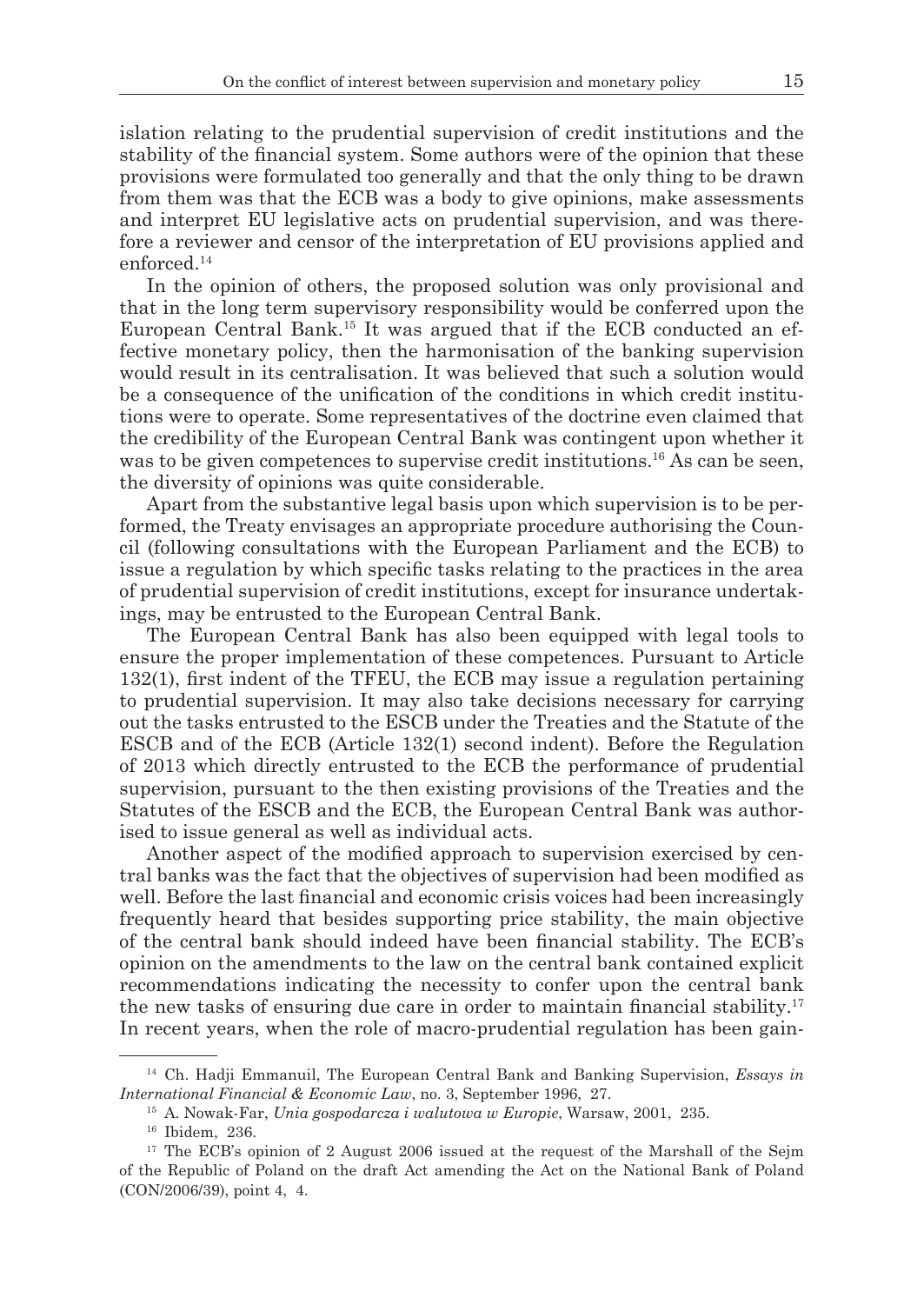ing in importance, the conflict between monetary policy and supervision has subsided.<sup>18</sup> The reason for this is that financial stability, as the main goal of macro-prudential supervision, can be much more successfully implemented when price stability is ensured.

A skilfully conducted monetary policy may, through the proper management of interest rates, be used to alleviate the tensions occurring in the financial system. When the situation in the banking sector deteriorates, it may be a sign that the real economy is not doing well. In such a situation central banks react by lowering interest rates. However, even a long period of price stability was not sufficient to prevent the financial crisis. On the contrary, price stability caused the emergence of a speculative bubble on the assets market which eventually led to a crisis. This does not mean, however, that monetary policy has no longer any influence on financial stability. It simply requires additional tools, apart from interest rates, and in particular it needs better communication with the markets. Therefore it is so important to add to the existing responsibilities of the central bank a duty of due care to ensure financial stability. This, of course, does not change the fact that the basic goal of the central bank is price stability, despite the fact that central banks also pursue the aim of supporting financial stability, which subsequently has a positive influence on sustained economic development. The optimal situation would be achieved if both these goals were achieved, but this is not always the case.

The provisions of the Treaties and Statutes previously adopted have allowed the ECB to be entrusted with specific supervisory powers.<sup>19</sup> The catalyst which led to this decision was the financial crisis which clearly showed how a fragmented financial sector poses a risk to the common currency and the internal market. This was one of the reasons why the integration of the supervisory tasks and responsibilities needed to be intensified (as indicated in recital 2 to Regulation No. 1024/2013). The argument which had till then spoken against entrusting banking supervision to the European Central Bank, has become, as can be seen in recital 13 of the Preamble to Regulation No. 1024/2013—a trump card in favour of the integration of two functions: that of conducting monetary policy and that of supervision. The European Central Bank is the central bank of the eurozone and has at its disposal all the necessary specialist knowledge in terms of macro-economy and financial stability. Therefore it is a competent institution to perform specific supervisory tasks with particular emphasis on the protection of the stability of the European Union's financial market. The ECB should therefore have conferred on it specific tasks relating to the policy intended to ensure the supervision of credit institutions operating in participating Member States. The principles upon which such supervision exercised by the European Central Bank would be based have been laid down in the ECB's opinion on the Regulation under discussion here. Firstly, the ECB ought to have a chance to carry out its tasks

<sup>&</sup>lt;sup>18</sup> T. Beck, D. Gros, *Monetary Policy and Banking Supervision: Coordination instead of Separation, Economic Policy*, CEPS Policy Briefs, December 2012, 36.

<sup>&</sup>lt;sup>19</sup> Pursuant to Article 18 of Regulation No. 1024/2013 of 15 October 2013 conferring specific tasks on the ECB concerning policies relating to the prudential supervision of credit institutions (Official Journal of the EU L 287/63), the ECB may impose financial administrative penalties up to a maximum of double the profit made, annual turnover or loss avoided, or up to 10 per cent of the total annual turnover.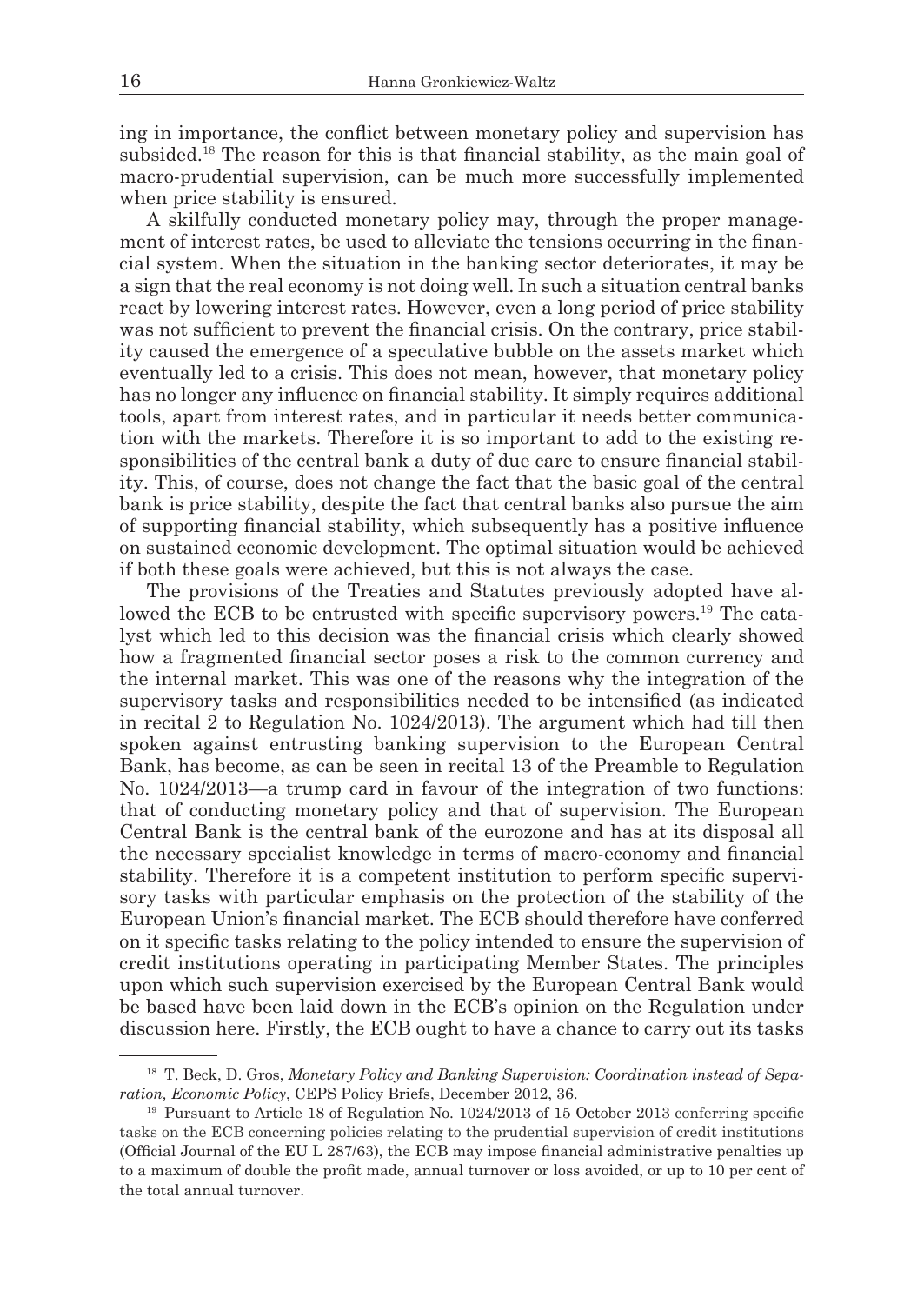effectively and rigorously, taking care that its reputation is not jeopardised. Secondly, it ought to continue to enjoy independence. Thirdly, there ought to exist a strict division between the supervisory tasks and the tasks related to conducting monetary policy. Fourthly, the ECB ought to be able to draw, to some extent, on the experience and resources of national supervisory authorities. Fifthly, it ought to assess the current situation according to the principles of the single financial services market and in accordance with the set of principles applicable to financial services.20

Regarding European banking supervision, or its main focus of attention, the organisation of performing these tasks is similar to how this issue was solved in the case of monetary policy conducted by the European Central Bank. Consequently, the tasks assigned to the ECB are performed with the participation of, and through, the national supervisory authorities (the supranational monetary policy of the ECB is carried out operationally by national central banks), while the ECB has been equipped with competences that are typically of a supervisory nature such as, among other things, issuing and withdrawing licences to operate in the credit market, establishing limits or restricting the operations of credit institutions, supervision of their operations, supervision of the acquisitions and sales of share packages in credit institutions, supervision of the observance of capital requirements and financial leverage, liquidity, transfers of parts of profit to the reserves and other purpose funds, summoning legal and natural persons to provide information, examination of accounts and books at the institutions' premises, or the imposition of financial administrative penalties.<sup>21</sup> What will remain outside the scope of interest of the ECB includes consumer rights protection, combatting money laundering and payment services supervision.

The following credit institutions are also exempt from the entities that are subject to the ECB's supervision:

— Those with assets exceeding 30 mld euro or whose assets account for more than 20 per cent of the GDP of their home country and are higher than 5 bn. euro, or those which the ECB considers of material importance following a request from the national supervisory authority (based on the criteria of size, their importance for the economy of the countries of the EU or the size of their cross-border operations).

— The three most important credit institutions in a given Member State belonging to the eurozone.

— Credit institutions which received financial aid from institutions appointed to maintain financial stability, or which applied for such aid (the European Instrument of Financial Stability or the European Stability Mechanism).22

Pursuant to Article 6 of Regulation No. 1024/2013 the European Central Bank and competent national bodies have been obligated to collaborate in good faith, to exchange information and provide support and assistance to the

<sup>&</sup>lt;sup>20</sup> The ECB's opinion of 27 November 2012 on the motion regarding the Regulation of the Council conferring specific tasks on the ECB concerning policies relating to the prudential supervision of credit institutions and the motion regarding the Regulation of the European Parliament and the European Council amending Regulation (EU) No 1093/2010 establishing a European Supervisory Authority (European Banking Authority) point 1.4, 7.

 $21$  Article 4 of the Regulation No.1024/2013.

 $22$  Article 6 of the Regulation No. 1024/2013.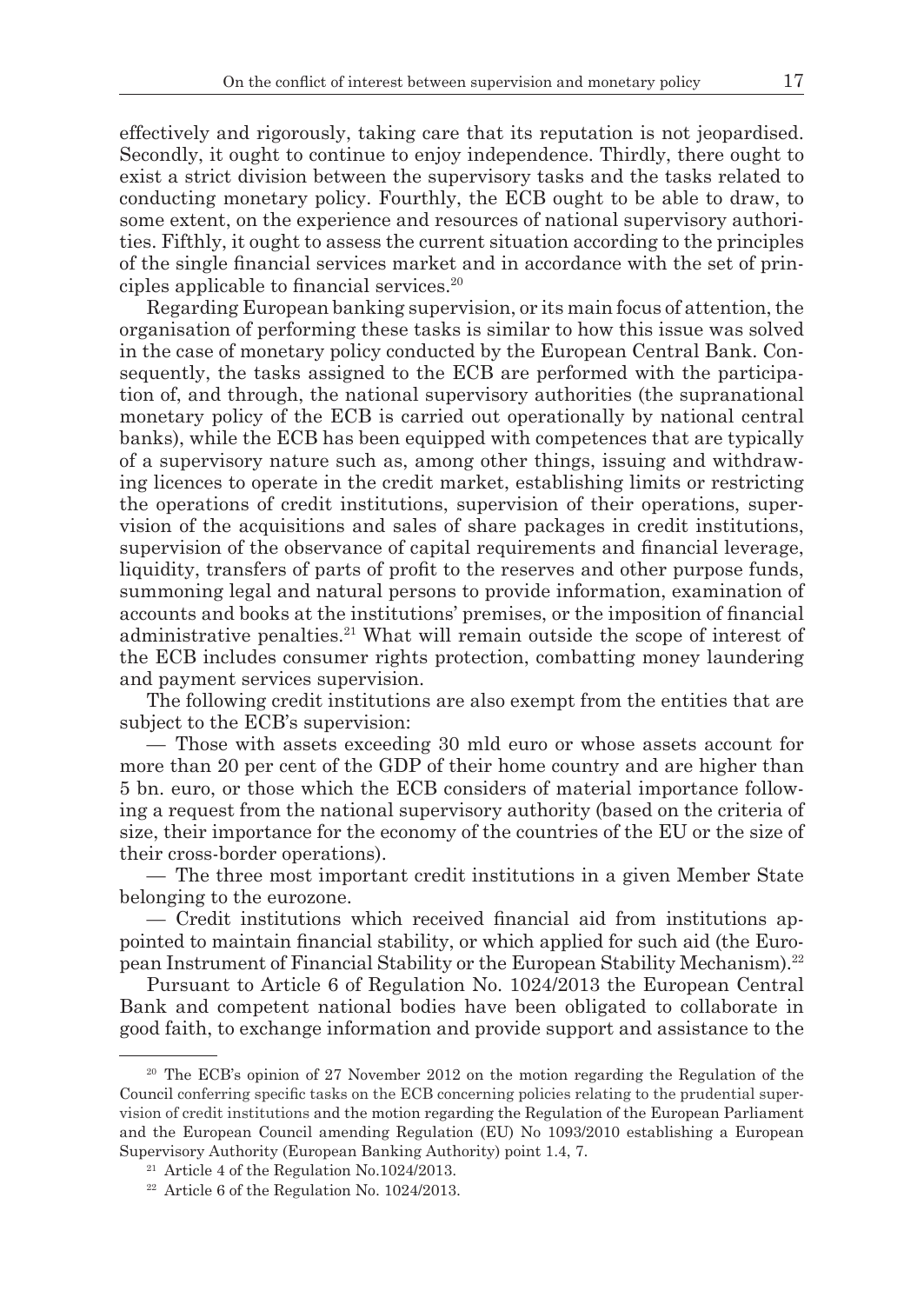ECB in the preparation for and implementation of all legislative acts, according to the ECB's instructions.

In order to separate the function of conducting monetary policy from microprudential supervision and to ensure the autonomy of the decision-making processes, it was necessary to establish competent management structures. A question arising here is how to organise the structure of an entity which will be capable of performing the supervisory function and conducting monetary policy in a manner allowing it to avoid a conflict of interest between the two.

Tasks performed by the ECB within the framework of supervision must not conflict with the tasks related to directing monetary policy, nor may they be dependent on such tasks, or influence the day-to-day monitoring of the liquidity of credit institutions. The ECB is obligated to report to the European Parliament and the Council on its adherence to this rule. The personnel engaged in supervision is organisationally separated from those who perform other tasks, it is also accountable and subject to another administrative reporting hierarchy. The ECB must also ensure that the Governing Council separates the conduct of monetary policy from supervision.

When it comes to the ECB, an additional problem appears. The Treaty has authorised only the Governing Council to act on behalf of the European Central Bank, not the supervisory body, whose function, pursuant to Regulation No 1024/2013, is performed by the Supervisory Board. However, proposals regarding monetary policy are prepared by the Supervisory Board and transmitted to the Governing Council. Therefore the Governing Council has the right to raise objections to the measures proposed. When it objects to the proposed measure it must explain its reasons in writing. It has 10 business days to do so. Pursuant to the ECB's Rules of Procedure<sup>23</sup> relating to micro-prudential supervision, the Governing Council has the right to endorse, object to or amend the proposal, and it also has the right to request the Supervisory Board to submit a proposal within the meaning of Article  $13(h).^{24}$  In the view of the President of the Bundesbank this conflict may be resolved by amending the Treaty.25

To ensure separation of the tasks of directing monetary policy from supervisory responsibilities, competent national authorities of the state which the objections raised by the Governing Council concerned, may, if they do not agree with the Governing Council and its objections, request the Supervisory Board to conduct mediation. The mediation team is composed of one member of the Governing Council and one member of the Supervisory Board of each country from the eurozone. The Vice-President of the Supervisory Board takes the Chair. For each motion requesting mediation a special committee to analyse the individual case is appointed in a manner so as to ensure a proper balance between the members of the Governing Council and the members of the Supervisory Board. The committee prepares opinions which are subsequently submitted to the Governing Council and the Supervisory Board. After the opinions have been deliberated on, the Supervisory Board may submit a new draft of the decision to the Governing Council.

<sup>&</sup>lt;sup>23</sup> The ECB's Decision of 22 January 2014 amending the Decision EBC/2004/2 adopting the Rules of Procedure of the European Central Bank (EBC/2014/1), (2014/179/UE), Official Journal of the EU L 2014/95/56 (hereinafter the Rules of Procedure).

<sup>&</sup>lt;sup>24</sup> Article 13(h) of the Rules of Procedure.

<sup>25</sup> *Challenges Lie Ahead for the Single Supervisory Mechanism*, Deutsche Bundesbank Eurosystem, Frankfurt am Main, 10.02.2016, 1.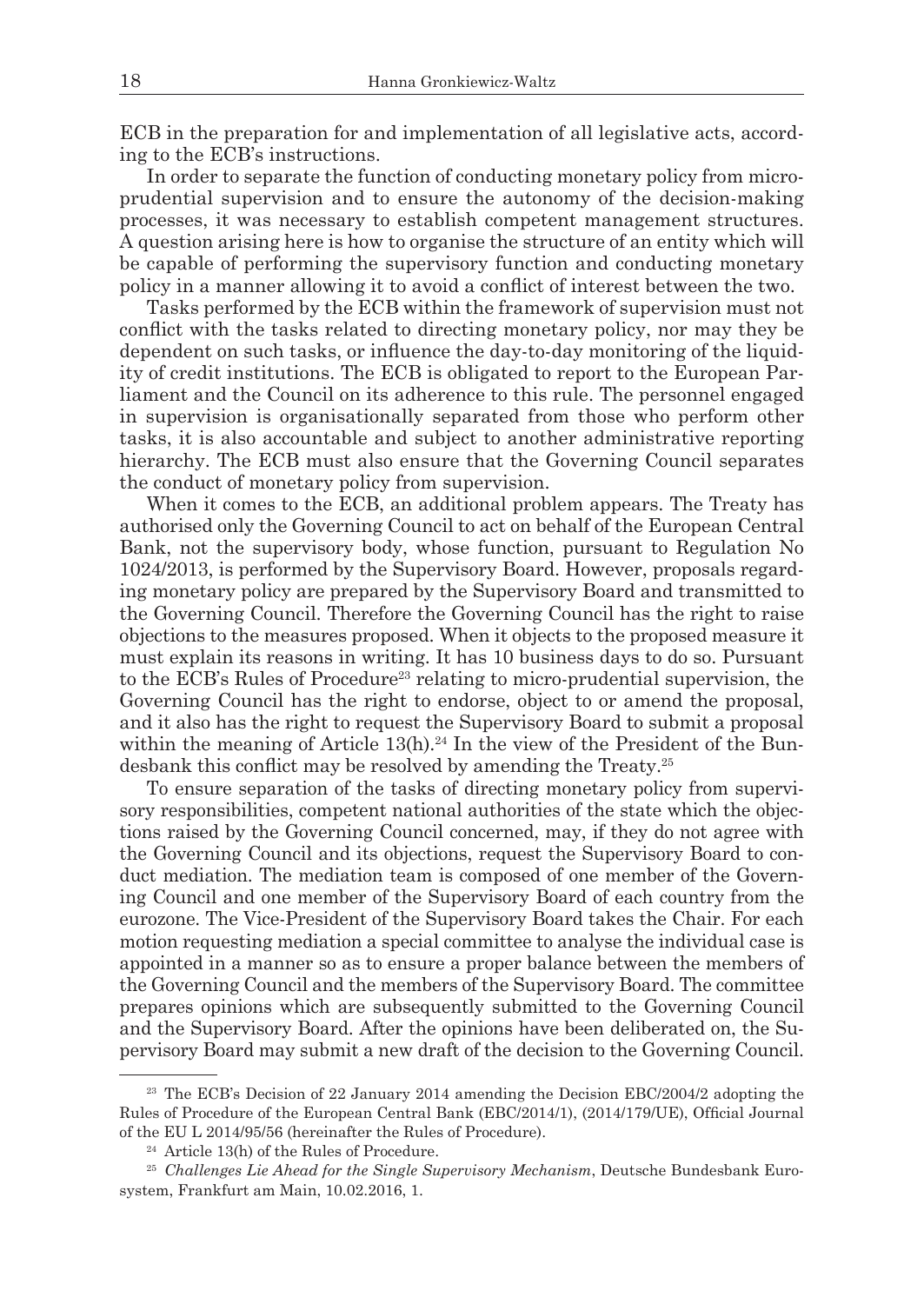The meetings of the Governing Council are also separated. Those which concern supervisory tasks are held separately and have a separate agenda (Article 13 of the Rules of Procedure). Apart from the separation of competences and the manner of resolving disputes, the composition of both organs is important as it must account for its function. The Governing Council is composed of the members of the Board of the ECB and representatives of central banks from the eurozone. The composition of the Supervisory Board includes representatives of national supervisory authorities (one of each), four representatives of the ECB (appointed by the Governing Council) whose functions are not directly related to the performance of duties related to the ECB's monetary policy, a chairman elected in the course of an open qualification procedure and a vice-chairman elected from among the members of the ECB's Board. In the structure of the Supervisory Board there is a clear prevalence of the representatives of central banks and the European Central Bank (5 representing the ECB and 11 representing the national supervisors). This means that the supervision is, *de facto* performed by the representatives of central banks and the ECB because most of the European supervisors are connected with the central bank.

The answer to the question whether such an advantage is right will depend on whether one is a supporter of supervision performed by the central bank or by a specially appointed organ. The participation in the Supervisory Board of independent experts such as for example former supervisors or retired employees of the commercial banks, or, representatives of the academic world should also be considered as a possible option.

Another proposal is a two-tier system of supervision, comprising 5 to 9 members, and a board composed of representatives of national supervisors also from countries which do not belong to the Eurosystem.<sup>26</sup>

\* \* \*

Upon the establishment of the European Economic and Currency Union, only monetary policy was moved to the supranational level. In my opinion it was a decision of a political, not substantive nature, caused by the simple fact that Member States were not willing to give away any more competences and move them to the European level instead of securing supervisory powers for themselves. Despite such a position adopted by Member States, the legal grounds for equipping the ECB with supervisory competences have been written in the Treaty as well as the Statutes of the ESCB and the ECB. This legal ground constituted no obstacle to establishing two supervisory organs at the European level: The European Council of Systemic Risk to conduct macro-prudential supervision and the European Banking Supervisory Authority to conduct micro-prudential supervision. At that time there was no indication whatsoever that Member States $27$  would make use of this legal ground. It seems that a change in this attitude was caused by concerns that without more complete participation on the part of the European Central

<sup>&</sup>lt;sup>26</sup> N. Véron, Europe's single supervisory mechanism and the long journey towards banking union, *Bruegel Policy Contribution* 2012, no. 16 (October), 6.

 $27$  The High-Level Group in Financial Supervision in the EU – Report, Jaques de Larsiere, Brussels, 25 February 2009.